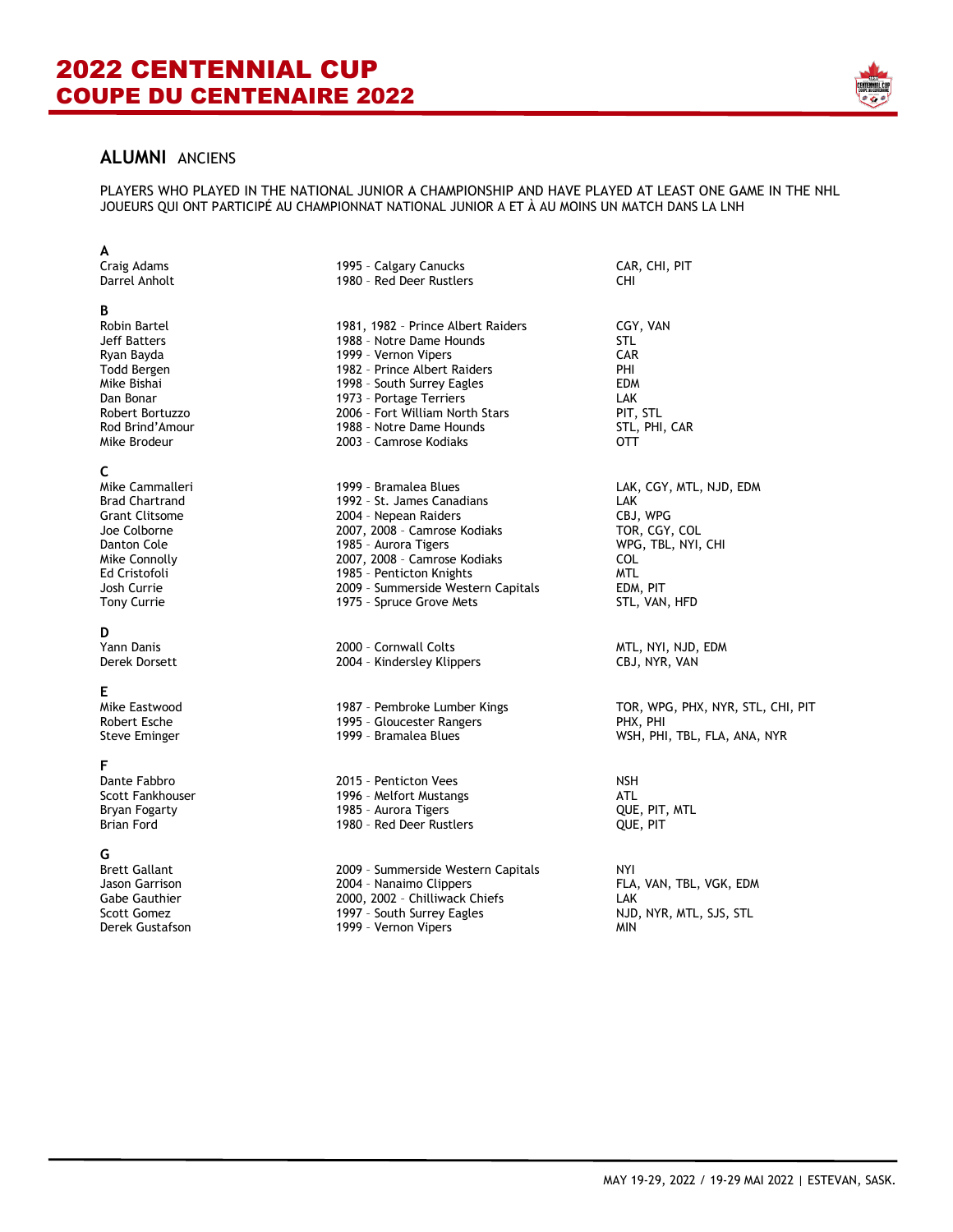# 2022 CENTENNIAL CUP COUPE DU CENTENAIRE 2022



### **H**

## **I**

### **J**

## **K**

**N**

| Andrew Hammond          | 2009 - Vernon Vipers                         | OTT, COL, MTL                      |
|-------------------------|----------------------------------------------|------------------------------------|
| <b>Scott Harrington</b> | 2009 - Kingston Voyageurs                    | PIT, TOR, CBJ                      |
| Mark Hartigan           | 1997, 1998 - Weyburn Red Wings               | ATL, CBJ, ANA, DET                 |
| Craig Hartsburg         | 1975 - Guelph CMCs                           | MIN                                |
| Darren Haydar           | 1998 - Milton Merchants                      | NSH, ATL, COL                      |
| Brian Hayward           | 1978 - Guelph Platers                        | WPG, MTL, MIN, SJS                 |
| Colin Hemingway         | 1998 - South Surrey Eagles                   | STL                                |
| Jason Herter            | 1988 - Notre Dame Hounds                     | NYI                                |
| Matt Hervey             | 1987 - Richmond Sockeyes                     | WPG, BOS, TBL                      |
| <b>Bruce Hoffort</b>    | 1987 - Humboldt Broncos                      | PHI                                |
| Dave Hoyda              | 1975 - Spruce Grove Mets                     | PHI, WPG                           |
| Tony Hrkac              | 1984 - Orillia Travelways                    | STL, QUE, SJS, CHI, DAL, EDM, NYI, |
| <b>Brad Hunt</b>        | 2006 - Burnaby Express                       | EDM, STL, NSH, VGK, MIN. VAN       |
| Kent Huskins            | 1997 - Kanata Valley Lasers                  | ANA, SJS, STL, DET, PHI            |
| <b>Carter Hutton</b>    | 2006 - Fort William First Nation North Stars | NSH, STL, BUF, ARI                 |
| L                       |                                              |                                    |
| Raitis Ivanans          | 1998 - Milton Merchants                      | MTL, LAK, CGY                      |
| J                       |                                              |                                    |
| Ryan Jardine            | 1997 - Kanata Valley Lasers                  | <b>FLA</b>                         |
| Greg Johnson            | 1989 - Thunder Bay Flyers                    | DET, PIT, CHI, NSH                 |
| Connor Jones            | 2009, 2010 - Vernon Vipers                   | NYI                                |
| Curtis Joseph           | 1988 - Notre Dame Hounds                     | STL, EDM, TOR, DET, PHX, CGY       |
| Derek Joslin            | 2004 - Aurora Tigers                         | SJS, CAR, VAN                      |
| Tyson Jost              | 2015 - Penticton Vees                        | COL, MIN                           |
| Κ                       |                                              |                                    |
| Jason Kasdorf           | 2011 - Portage Terriers                      | <b>BUF</b>                         |
| <b>Boris Katchouk</b>   | 2015 - Soo Thunderbirds                      | TBL, CHI                           |
| lan Kidd                | 1985 - Penticton Knights                     | VAN                                |
| Dieter Kochan           | 1993 - Kelowna Spartans                      | TB, MIN                            |
| Mike Kostka             | 2004 - Aurora Tigers                         | TOR, CHI, TBL, NYR, OTT            |
| L                       |                                              |                                    |
| Kellan Lain             | 2008, 2010 - Oakville Blades                 | VAN                                |
| <b>Bill Lindsay</b>     | 1989 - Vernon Lakers                         | QUE, FLA, SJ, MTL, ATL             |
|                         |                                              |                                    |
| Neil Little             | 1990 - Nipawin Hawks                         | PHI                                |
| M                       |                                              |                                    |
| Al MacAdam              | 1971 - Charlottetown Islanders               | PHI, CAL, CLE, MIN, VAN            |
| Derek MacKenzie         | 1997 - Rayside-Balfour Sabrecats             | ATL, CBJ, FLA                      |
| Brian MacLellan         | 1978 - Guelph Platers                        | LAK, NYR, MIN, CGY, DET            |
| Andrew MacWilliam       | 2007, 2008 - Camrose Kodiaks                 | <b>TOR</b>                         |
| Jeff Madill             | 1983 - North York Rangers                    | <b>NJD</b>                         |
| Cale Makar              | 2016, 2017 - Brooks Bandits                  | COL                                |
| Jason Marshall          | 1989 - Vernon Lakers                         | STL, ANA, WSH, MIN                 |
| Dwight Mathiasen        | 1983 - Abbotsford Flyers                     | PIT                                |
| Derek Mayer             | 1985 - Penticton Knights                     | OTT                                |
| <b>Bill McDougall</b>   | 1987 - Humboldt Broncos                      | DET, EDM, TBL                      |
| George McPhee           | 1978 - Guelph Platers                        | NYR, NJD                           |
| Brian McReynolds        | 1985 - Orillia Travelways                    | WPG, NYR, LAK                      |
| Joby Messier            | 1988 - Notre Dame Hounds                     | NYR.                               |
| Paul Messier            | 1975 - Spruce Grove Mets                     | COL                                |
| Alfie Michaud           | 1996 - Melfort Mustangs                      | VAN                                |
| Dave Michayluk          | 1979 - Prince Albert Raiders                 | PHI                                |
| Willie Mitchell         | 1996 - Melfort Mustangs                      | NJD, MIN, DAL, VAN, LAK, FLA       |
| Randy Moller            | 1980 - Red Deer Rustlers                     | QUE, NYR, BUF, FLA                 |
| <b>Bill Muckalt</b>     | 1994 - Kelowna Spartans                      | VAN, NYI, OTT, MIN                 |
| Cory Murphy             | 1997 - Kanata Valley Lasers                  | FLA, TBL, NJD                      |
| Joe Murphy              | 1985 - Penticton Knights                     | DET, EDM, CHI, STL, SJS, BOS, WSH  |
| <b>Brett Murray</b>     | 2016 - Carleton Place Canadians              | BUF                                |
|                         |                                              |                                    |

## 1988 - Notre Dame Hounds **QUE, ANA**

TL, CBJ, ANA, DET<br>IIN TL, QUE, SJS, CHI, DAL, EDM, NYI, ANA, ATL NA, SJS, STL, DET, PHI ET, PIT, CHI, NSH OR, CHI, TBL, NYR, OTT HI, CAL, CLE, MIN, VAN AK, NYR, MIN, CGY, DET TL, ANA, WSH, MIN UE, NYR, BUF, FLA